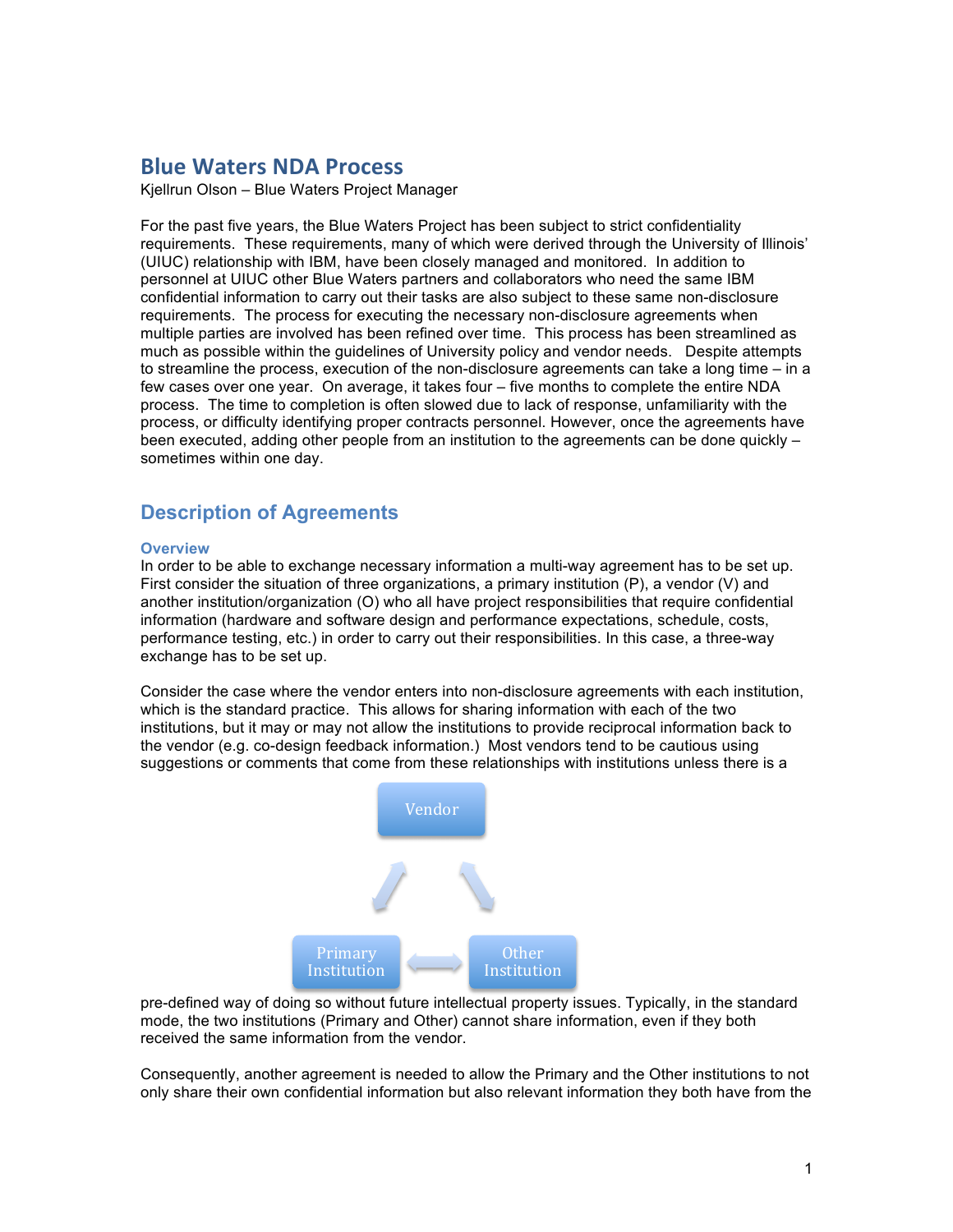vendor. Furthermore, this third agreement may include terms thereby allowing the parties to use the feedback information in a pre-agreed manner.

The original number of institutions (N) involved in the Blue Waters agreements was five (Illinois, LSU, RENCI, IBM, LANL). These institutions were part of the original proposal with LSU, RENCI, and LANL as subawardees. In this case the agreements were set up five years before deployment, and allowed each of the institutions to have bi-lateral talks as well as with the vendor. In the past two years, the number has grown to over 50 as science teams have been selected and awarded, new work was identified and individuals changed institutions. As such, slight modifications were made to agreements to accommodate different associations to the Blue Waters project.

#### **Agreement for the Exchange of Confidential Information (AECI)**

The AECI is an agreement with IBM and is currently included in the Illinois/IBM contract. Before the contract existed, there was a similar agreement. This agreement sets in place the requirements for handling and controlling access to IBM's confidential information, most of which is also subject to US Export Control regulations. An AECI is required to obtain any IBM confidential information. IBM administers this agreement and works directly with partner and collaborating institutions.

The agreement also specifies that IBM has a right to use Illinois' "feedback". Feedback is responses, suggestions, analysis, etc. that Illinois makes to IBM.

#### **Collaboration Agreement (CA)**

The CA is an agreement with the University of Illinois and other institutions. This agreement allows the University of Illinois to communicate confidential information about the Blue Waters project, which includes IBM confidential information, with identified individuals at either partner, subaward, or collaborating institutions. Much of the language, including the Export Control requirements, in the CA mirrors the language in the IBM AECI. This agreement also includes an attachment for "Authorization to Receive Export controlled Confidential Information". In some instances, a Statement of Work for funded work is also provided as an attachment. In other cases, such as for approved science teams, there is not funding from Illinois, but rather a common interest in joint, unilaterally funded activities (.e.g. code improvements, co-design feedback, etc.)

*Both the AECI and CA must be executed in order for NCSA to provide third parties with any IBM confidential information or with information that may be derived or expose IBM information (e.g. schedule information).*

### **Process**

IBM and the University of Illinois handle the execution of the AECI and CA independently, yet in parallel. Representatives from IBM and from the University of Illinois will work directly with Grants and Contracts / Sponsored Research Office (SRO) at the other institutions. To expedite the process, it is crucial that the third party promptly identifies and communicates to NCSA the appropriate contracts personnel who will execute the NDAs. It is also useful if the PIs talk to their SRO and make them aware of this project and the importance of executing both the CA and AECI. With proper and efficient communication, these documents can be executed quickly.

Due to the large number of institutions involved as PRACs and the importance of the prepared agreements, both IBM and the University of Illinois ask that the agreements be executed "as is" without any significant modifications.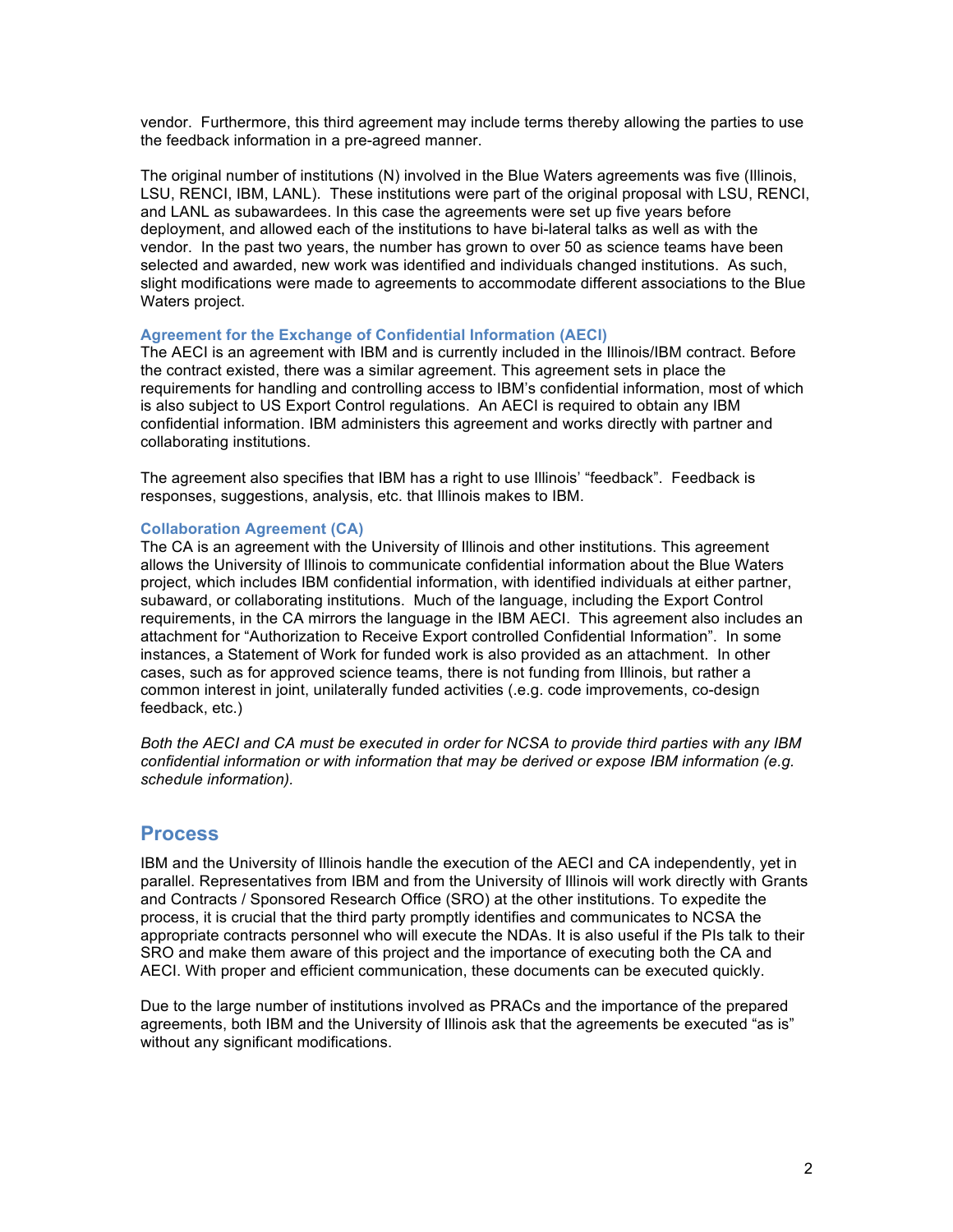# **Complications**

The above-described process has presented numerous complications. Most of these have been addressed and have improved, while a few others are unavoidable. These complications include (resolution listed below each item):

- Lack of understanding of and resistance to export control on the part of institutions
- Unauthorized parties signing the agreements. Often, principle investigators or workers would sign an agreement binding their institution when they had no authority to do so
	- o Solution: IBM's initial contact letter calls out the requirement that only authorized persons may sign the agreement.
- Confusion between the UIUC and the IBM agreements
	- $\circ$  Solution: A supplemental hand out accompanies the agreements specifying what the agreements are
- Slow response from the third party grants and contract office
	- $\circ$  Solution: Copy the PI on correspondence and follow up with the PI to ensure the correct person in Grants/Contracts has been contacted
- Coordinating status information between NCSA and UIUC OSPRA for each agreement o Solution:
	- A wiki is used to track all correspondence and status information
	- Bi-weekly telecons are held between NCSA and UIUC OSPRA
	- A process was instituted whereby the CA is sent by NCSA and the process only is turned over to OSPRA to handle if the third party has questions or negotiations are needed.
- Legal limitations at other institutions to sign the agreements (inability to accept export controls for example).
- The Blue Waters agreements require that individuals be identified (not just institutions)
	- $\circ$  Solution: Individuals are identified right away in the response, and can be added with a straight-forward process
- Difficulty keeping track of who is approved and who is not
	- $\circ$  Solution: A master spreadsheet is used to track all of the required documents for each person
		- AECI (PRAC vs non-PRAC)
		- UIUC CA
		- Export Control Attachment
		- Name(s) listed on IBM's Attachment #1 or PRAC Attachment
	- o Solution: Color coding is used to show if someone is fully approved.
	- Clearance is dependent on two agreements (UIUC's and IBM's)
		- $\circ$  Solution: IBM posts progress, status, and copy of executed agreements to the wiki
		- o Solution: As needed telecons are held to review outstanding issues
- There is little incentive for IBM to issue the AECIs so progress from IBM is very slow at times. This was particularly true in the first three years when IBM felt more vulnerable and also had not done something this broad
- Having many parties share others information. IBM identified some possible legal precedent that implies even if every one signs AECIs, and does not disclose the information, the fact so many people have it and are doing bi-lateral exchanges about it may ieopardize the intellectual property.
	- $\circ$  Solution: For large numbers of institutions and organizations, such as the 25 science teams (each science team often includes persons from multiple institutions), there is a restriction that they can only exchange information with other science teams (e.g. optimization best practices, algorithm choices, …) in some "supervised" forum with either Illinois or IBM facilitating the discussion. Workshops, shared wiki spaces, and teleconferences satisfy this requirement.
- Language issues arise when the AECI and/or CA involve organizations outside the US. Some countries may require the agreement to be in their native language.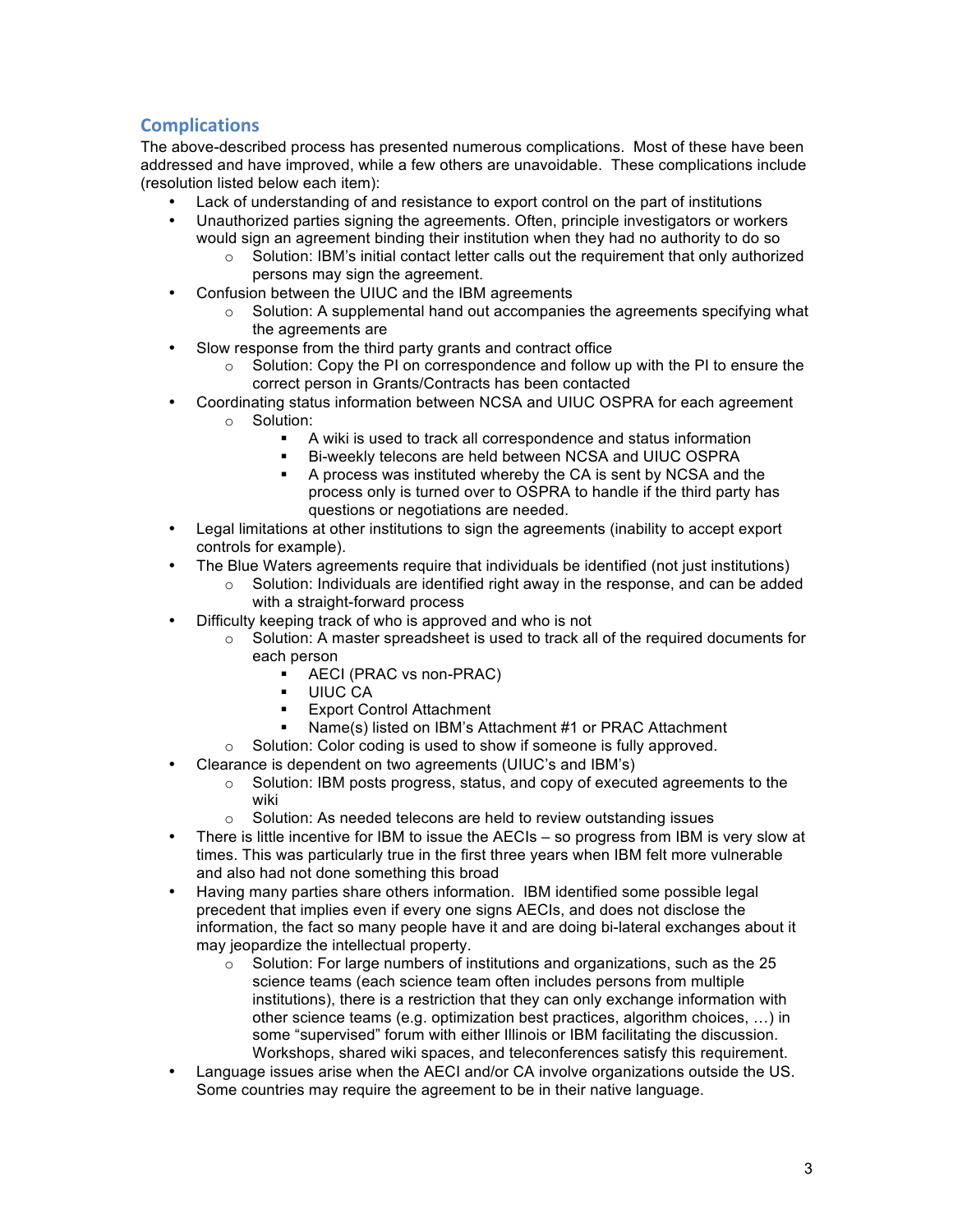- $\circ$  Solution: Engage professional translators who can arrange for accurate legal translation.
- Individual contractors may not have enough at stake to make vendors feel comfortable with AECIs. Often large vendors insist on coming to agreements with organizations, not individuals.
	- $\circ$  Solution: If an individual is contracted by Illinois (being paid for services) then Illinois passes on the confidentiality responsibility via its contract with the individual. Adding the contractor under the UIUC umbrella and it is viewed as a small risk.
- Government staff often do not want or cannot sign AECI/CA.
	- $\circ$  Solution: This is handled in the Blue Waters contract with IBM that specifies that NSF government staff and their official reviewers have access to all the confidential information. Note – NSF still has to ensure that they are adhering to export control regulations when sharing information with individuals.

### **Lessons%Learned**

- 1. Due to the number of agreements and people involved, negotiating and modifying the NDAs was discouraged. Modifications were only made if the modification was deemed trivial and if the outcome did not result in the need to do any extra monitoring or alter standard practices. That being said, there have been several versions of the standard document to add improvements, but they do not require changes to the previously executed agreement.
- 2. The first collaboration agreement used with the Science Teams covered more than what was needed. The intention was to have a comprehensive agreement in place in the event that it would be needed later, or so the agreement could be simplified if necessary. The extra, and unnecessary language added confusion and extra delays as parties wanted to negotiate over language that wasn't necessary. A shorter version of the agreement was later implemented.
- 3. Clearly identify points of contact and roles in managing the agreements were needed to remove the guesswork and to provide accountability.. For example, the Applications Project Manager always sends the agreements out to the PRACs, and one person in OSPRA always manages the agreements once there are questions or negotiations from the third party and she finalizes the agreements.
- 4. A central repository for tracking progress and final documents is essential. The Blue Waters wiki serves this purpose.
- 5. For certain, very sensitive information, Illinois and IBM has agreed to a more limited set of people who have access to the information on a "need to know" basis. This is implemented with wiki access control lists and has proven workable. The relative amount of information in this category is very small.

### **Conclusions**

While it took a while to refine, the process described above has been successful and is now relatively straightforward. Of the N organizations currently involved M% have completed or are in the process to complete both the AECI and the CA. The process described has been satisfactory to both IBM and to Illinois and has allows a necessary exchange of information.